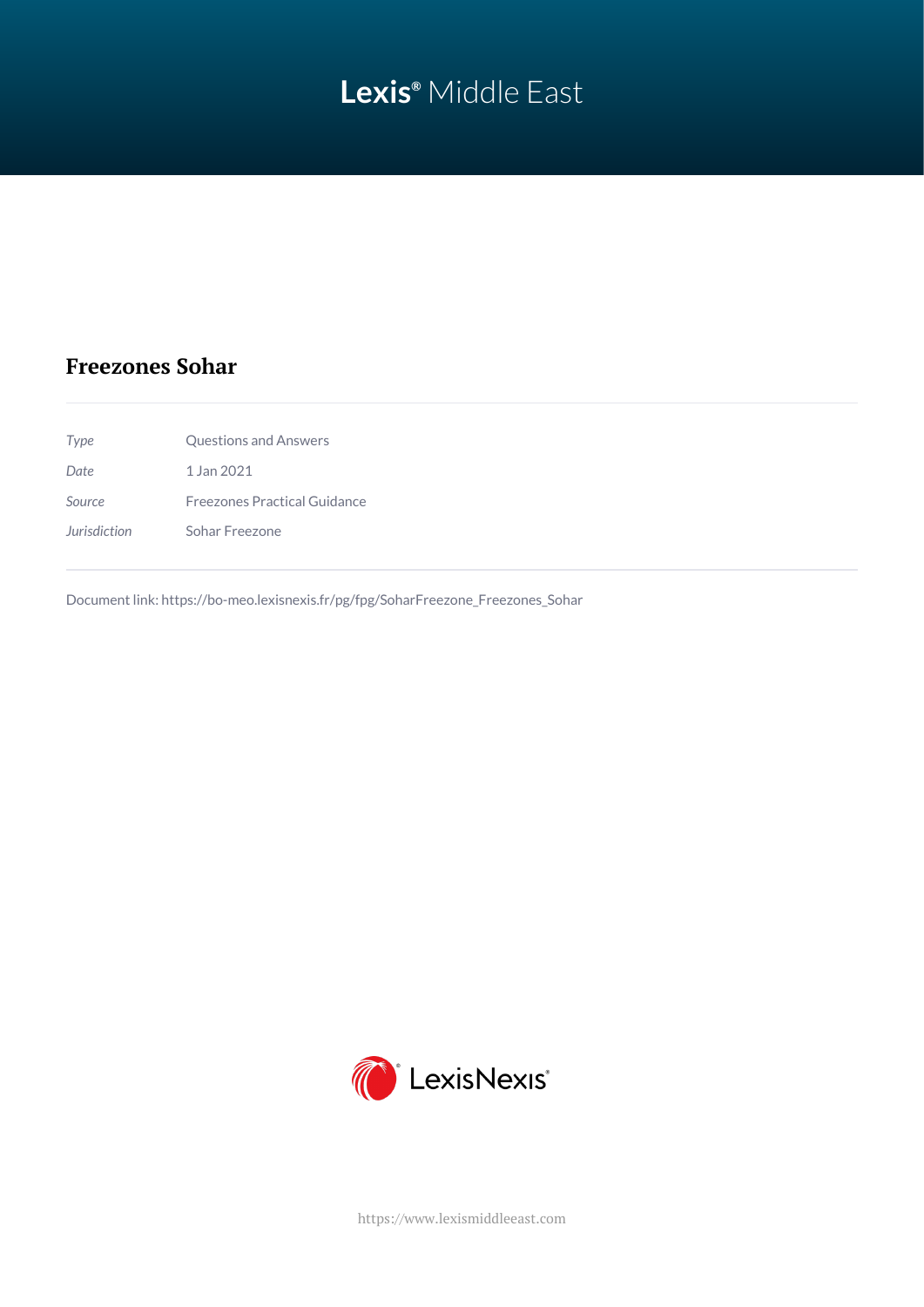## **Table of contents**

| 4. What key areas of local legislation must a business operating in this free zone still comply with? What are the most               |  |
|---------------------------------------------------------------------------------------------------------------------------------------|--|
|                                                                                                                                       |  |
|                                                                                                                                       |  |
|                                                                                                                                       |  |
|                                                                                                                                       |  |
|                                                                                                                                       |  |
|                                                                                                                                       |  |
|                                                                                                                                       |  |
|                                                                                                                                       |  |
|                                                                                                                                       |  |
|                                                                                                                                       |  |
| 15. Are there any specific rules governing when the moveable property is removed from the free zone area or transferred into          |  |
|                                                                                                                                       |  |
| 17. Is there any specific ongoing regulation or monitoring firms operating as particular types of companies by this free zone         |  |
|                                                                                                                                       |  |
|                                                                                                                                       |  |
|                                                                                                                                       |  |
|                                                                                                                                       |  |
| 22. What entry qualifications and permits are required for staff working in this free zone, and how are employees registered          |  |
|                                                                                                                                       |  |
|                                                                                                                                       |  |
|                                                                                                                                       |  |
| 26. What are the main features of a property lease in this free zone and what are the key restrictions when leasing a property?.<br>7 |  |
|                                                                                                                                       |  |
| 28. What environmental requirements must construction companies building in this free zone consider, e.g. form of building,           |  |
|                                                                                                                                       |  |
|                                                                                                                                       |  |
|                                                                                                                                       |  |
| 32. Is it possible for hotels and retail establishments to operate in this free zone- how do they establish themselves? 7             |  |
|                                                                                                                                       |  |
|                                                                                                                                       |  |

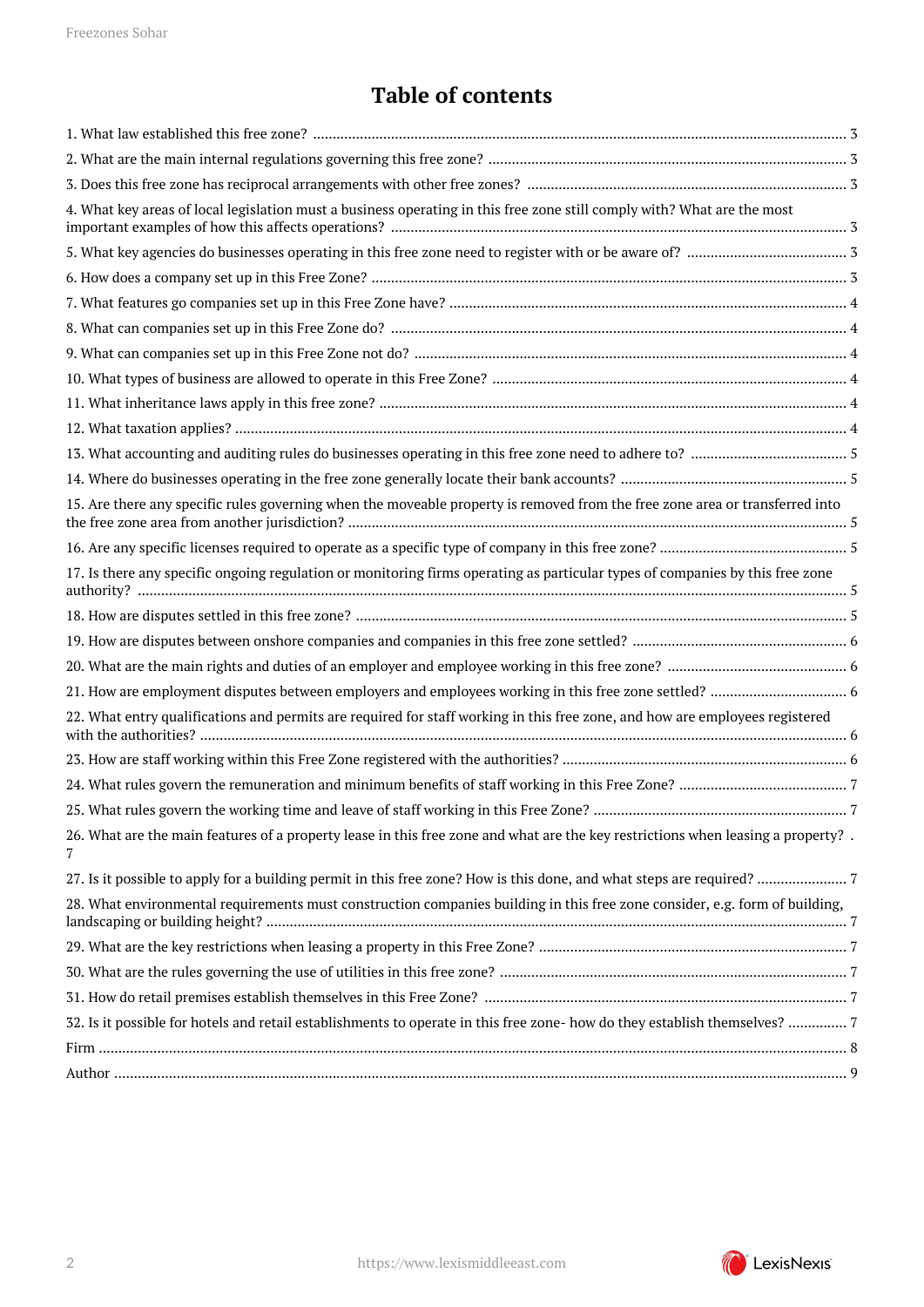#### <span id="page-2-0"></span>**1. What law established this free zone?**

A Ministerial Committee was set up by His Majesty Sultan Qaboos bin Said establishing a new Port in Sohar in 1995 and to develop the Port of Salalah, formerly called Raysut. The Government of Oman and Port of Rotterdam signed a Memorandum of Understanding in July 2002 to draft a concession agreement for Sohar Port. The agreement was ratified by Oman Sultani Decree No. 80/2002 and it was issued in August 2002. In 2007, a concession agreement for the development of the 4,500 hectare acres Free Zone was signed and Sohar Free Zone was established in 2010. Oman Sultani Decree No. 123/2010 established the Sohar Free Zone. Under Oman Sultani Decree No. 105/2020, the Public Authority for Special Economic Zones and Free Zones (OPAZ) was established as the official regulator of the nation's special economic zones and free zones, including Sohar free zone.

#### <span id="page-2-1"></span>**2. What are the main internal regulations governing this free zone?**

This Free Zone is managed by Sohar Industrial Port Company, which is a 50:50 joint venture between the Sultanate of Oman and Port of Rotterdam.

The governing regulations for the operation of Sohar Free Zone are Oman Ministerial Decision No. 35/2016 issued by the Commerce and Industry Ministry. The above Rules and Regulations of Sohar Free Zone is in line with Free Zones law circulated by Oman Sultani Decree No. 56/2002; Oman Sultani Decree No 76/2003 related to the enforcement of Common Customs Law in GCC, Oman Sultani Decree No. 123/2010 and the Ministry of Finance's Approval of its letter (64396/11673).

#### <span id="page-2-2"></span>**3. Does this free zone has reciprocal arrangements with other free zones?**

No. Sohar Free Zone does not have reciprocal arrangements with other free zones.

#### <span id="page-2-3"></span>**4. What key areas of local legislation must a business operating in this free zone still comply with? What are the most important examples of how this affects operations?**

The key areas of Oman Legislation which businesses operating in this Free Zone must comply with are:

The Commercial Companies Law, Oman Law No. 4/1974. In April 2019, the new Commercial Companies Law (the New CCL) came into force and repealed Oman Law No. 4/1974 in its entirety.

The Free Zones Law issued in Oman Sultani Decree No. 56/2002. Oman Sultani Decree No. 123/2010 (the Sohar Free Zone Law [Final Version Cabinet 21 December 2010]

The Commercial Register Law, Oman Law No. 3/1974.

The Law of Money Laundering and Terrorist Financing issued in Oman Sultani Decree No. 79/2010. Combating Money Laundering and Terrorism Financing Law (Oman Law No. 30/2016).

The Labour law issued inOman Sultani Decree No. 35/2003.

The above list is not exhaustive, but any laws which are not covered by the internal regulations of the Free Zone must be complied with.

#### <span id="page-2-4"></span>**5. What key agencies do businesses operating in this free zone need to register with or be aware of?**

The agencies a business operating in this Free Zone need to register with mainly depend on the type of activity carried out by the company. For example, for industrial projects, a clearance is needed from the Environment and Climate Affairs Ministry. Some agencies include:

- Commerce and Industry Ministry.
	- Oman Ministry of Foreign Affairs.

Oman Chamber of Commerce and Industry.

Environment and Climate Affairs Ministry.

#### <span id="page-2-5"></span>**6. How does a company set up in this Free Zone?**

On receiving the complete application form, the registration of a new company in Sohar Free Zone only takes one business day. These are the steps which are generally involved:

- a) Submission of a complete Plot Application Form.
	- b) Agreement on the Commercial terms.

c) Pre-contract Clearances (Example, No Objection Letter from the Ministry of Environment and Climate Affairs for Industrial projects. Another example, for large power and water consumers, a principal acceptance is required from the Utility Companies.

d) Due diligence performed on main promoters/shareholders of the proposed company in the Free Zone.

e) Plot selection followed by approval of the Plot Application.

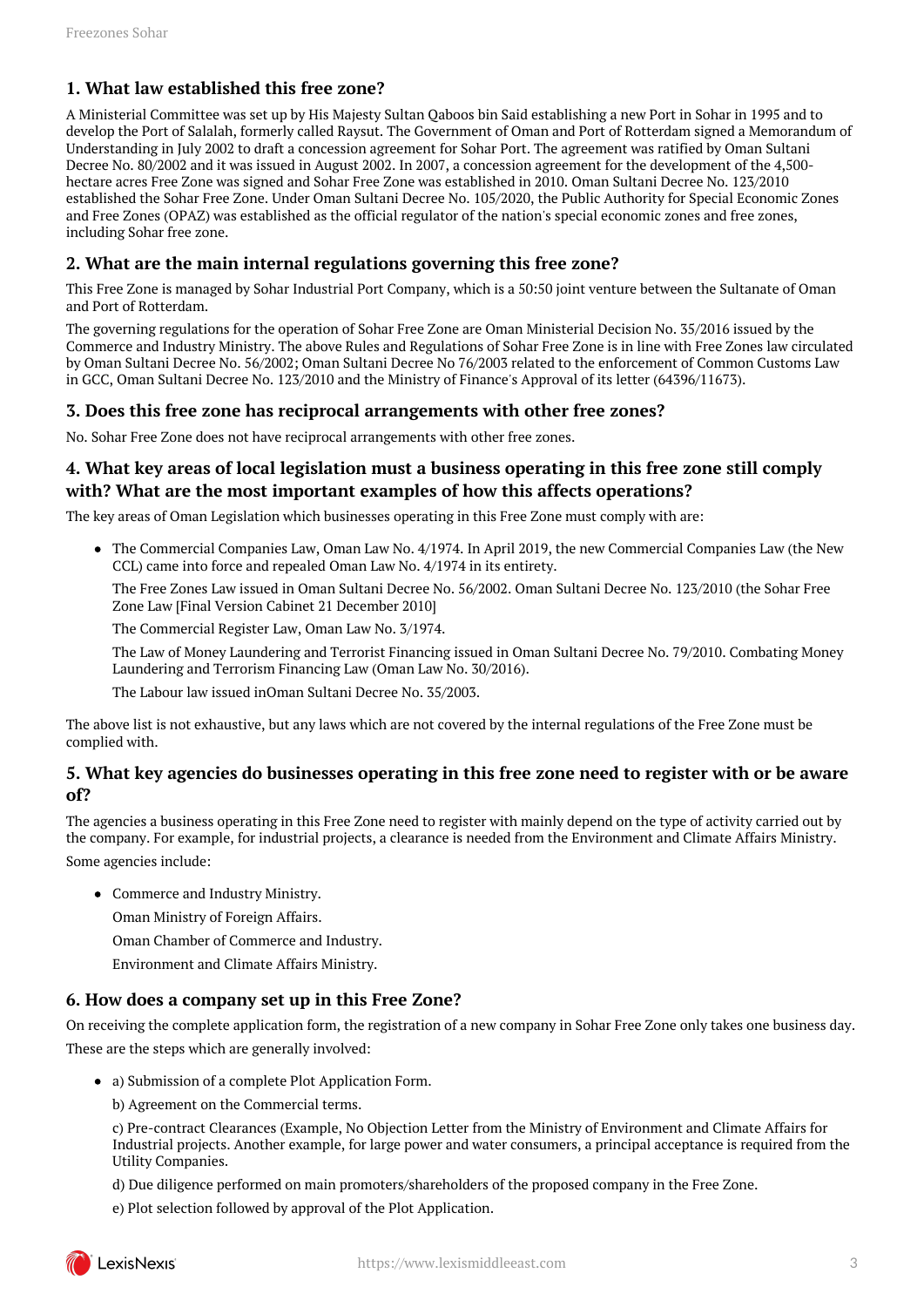- f) First Quarter lease payment, followed by Incorporation fees and License fees payment.
- g) Incorporation of the Free Zone Working Company (Including all documents and clearances).

h) Signing the Land Lease Agreement.

#### <span id="page-3-0"></span>**7. What features go companies set up in this Free Zone have?**

Like most other Free Zones, Sohar Free Zone offers various incentives which attract foreign and local investors like the following:

- 100% of foreign company ownership.
- Low Capital requirements.
- 25 years of Corporate Tax Holiday
- One Stop Shop for relevant clearances.
- Company licensing and registration.

Environmental Approvals. Visas. Tax exemption certification. Labour permits. Application for Utilities. Plot Work Permits. Customs system registration.

- Zero per cent (0%) re-export and import duties.
- Zero per cent personal income tax.
- Low labour requirements: an overseas workforce of 85% is allowed.

#### <span id="page-3-1"></span>**8. What can companies set up in this Free Zone do?**

These are the activities which a company in Sohar Free Zone can carry out:

- a) Commercial activity: export, import, storage and handling, general trading.
	- b) Industrial activity: works based on reassembling, manufacturing and remanufacturing.
	- c) Service activity: logistics and consultancy services.
	- d) Banking and financial activities: foreign exchange, banks and money transfers.
	- e) Educational activity: institutes and schools.
	- f) Health activities: health centres, hospitals, pharmaceuticals, laboratories and specialized health centres.

#### <span id="page-3-2"></span>**9. What can companies set up in this Free Zone not do?**

Generally, any activity which does not conflict with the applicable laws in the Sultanate of Oman is not permitted in the Free Zone.

#### <span id="page-3-3"></span>**10. What types of business are allowed to operate in this Free Zone?**

These are the activities which a company in Sohar Free Zone can carry out:

- a) Commercial activity: export, import, storage and handling, general trading.
	- b) Industrial activity: works based on reassembling, manufacturing and remanufacturing.
	- c) Service activity: logistics and consultancy services.
	- d) Banking and financial activities: foreign exchange, banks and money transfers.
	- e) Educational activity: institutes and schools.
	- f) Health activities: health centres, hospitals, pharmaceuticals, laboratories and specialized health centres.

#### <span id="page-3-4"></span>**11. What inheritance laws apply in this free zone?**

<span id="page-3-5"></span>The inheritance law as is mentioned in the 1996 Basic Statute of the State is governed by the Islamic Sharia Law.

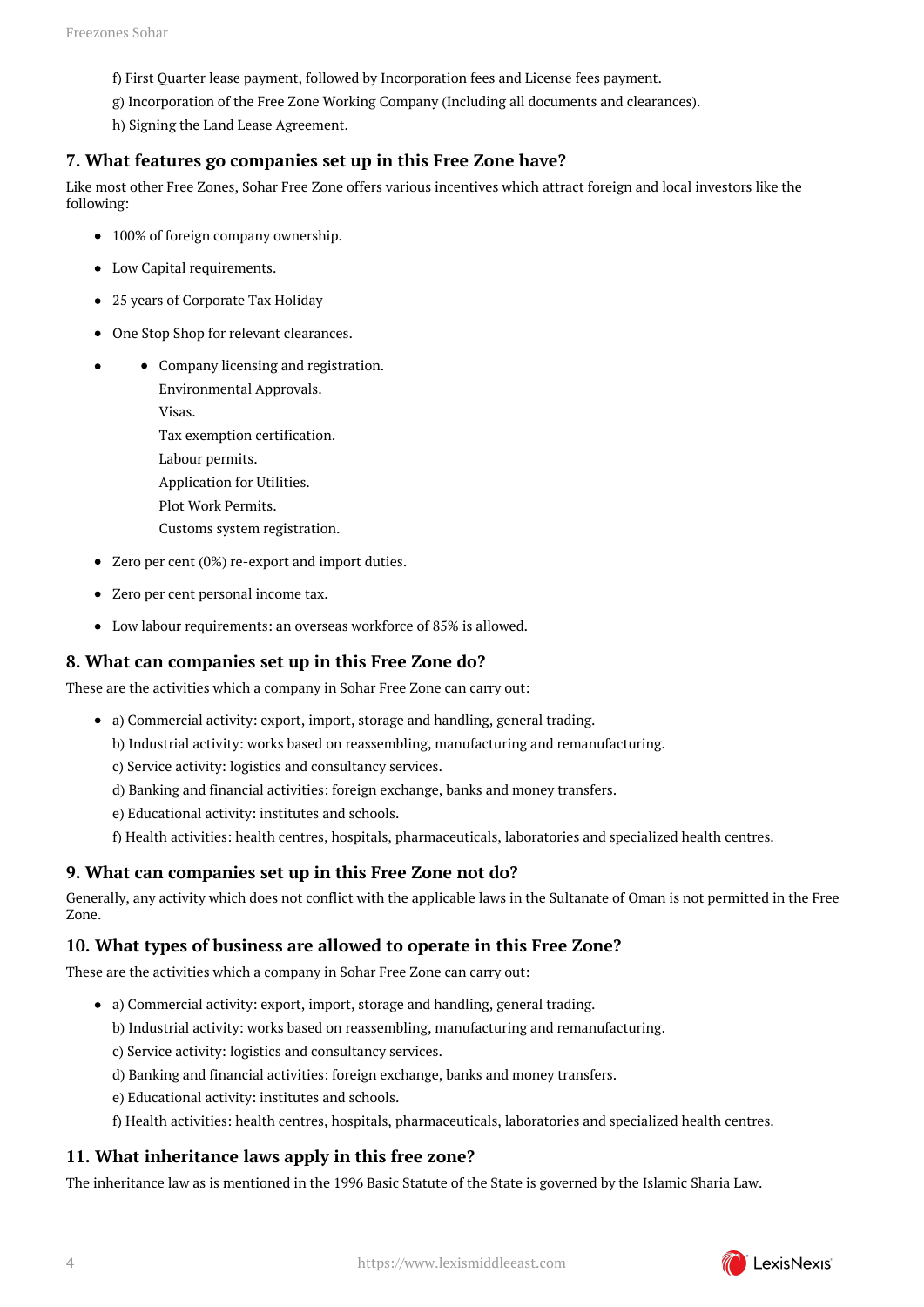#### **12. What taxation applies?**

Sohar Free Zone offers zero per cent personal income tax.

Tax and Customs Exemption Department inform the Working Company of their decision in respect to the submitted application for tax exemption.

Companies can enjoy a Corporate Tax Holiday for up to 25 years, but is subject to the maintenance of a certain level of Omani Staff.

|  | <b>Tax Exemption Period</b> | <b>Omanisation Level (Minimum)</b> |
|--|-----------------------------|------------------------------------|
|  | First 10 years              | 15%                                |
|  | Following 5 years           | 25%                                |
|  | Following 5 years           | 35%                                |
|  | Following 5 years           | 50%                                |

#### <span id="page-4-0"></span>**13. What accounting and auditing rules do businesses operating in this free zone need to adhere to?**

The company undertakes to maintain regular accounts of all the activities carried out by it, approved by an accounts auditor who is licensed to conduct the profession of auditing and accounting. The auditor must provide the Secretariat with these accounts.

#### <span id="page-4-1"></span>**14. Where do businesses operating in the free zone generally locate their bank accounts?**

The working companies are required to open a local bank account before obtaining the Free Zone license. For this, a copy of the authorised signatory forms, commercial registration, Oman Chamber of Commerce and Industry affiliation certificate, a deposit of capital amount as stated in the Commercial Register and application signed and sealed by the authorised signatory are required.

#### <span id="page-4-2"></span>**15. Are there any specific rules governing when the moveable property is removed from the free zone area or transferred into the free zone area from another jurisdiction?**

Activities are generally confined to the Free Zone. Operation in other zones may require the assistance of a local agent or distributor.

#### <span id="page-4-3"></span>**16. Are any specific licenses required to operate as a specific type of company in this free zone?**

The users of free zones cannot be allowed to conduct business except post obtaining either a Working Company License or Service Provider's License.

The types of licenses issued are:

- a) Logistic License.
	- b) Light Manufacturing and Assembly License.
	- c) Service Provider License.
	- d) General Trading License.
	- e) Industrial License

#### <span id="page-4-4"></span>**17. Is there any specific ongoing regulation or monitoring firms operating as particular types of companies by this free zone authority?**

The Operating Authority, being Sohar Free Zone LLC itself, assumes responsibility according to Article 2 of the Rules and Regulations for the development and management of the Free Zone coupled with supervising the business at the free zone. The Article goes on to define specific authorities and powers for the governing of the free zone.

#### <span id="page-4-5"></span>**18. How are disputes settled in this free zone?**

Generally, the contract mentions the dispute resolution mechanism to be followed in a situation where a dispute arises. In the absence of this, the courts in Oman assist in resolving disputes. The main courts in Oman are:

- a) The Court of First Instance.
	- b) The Court of Appeal.
	- c) The Supreme Court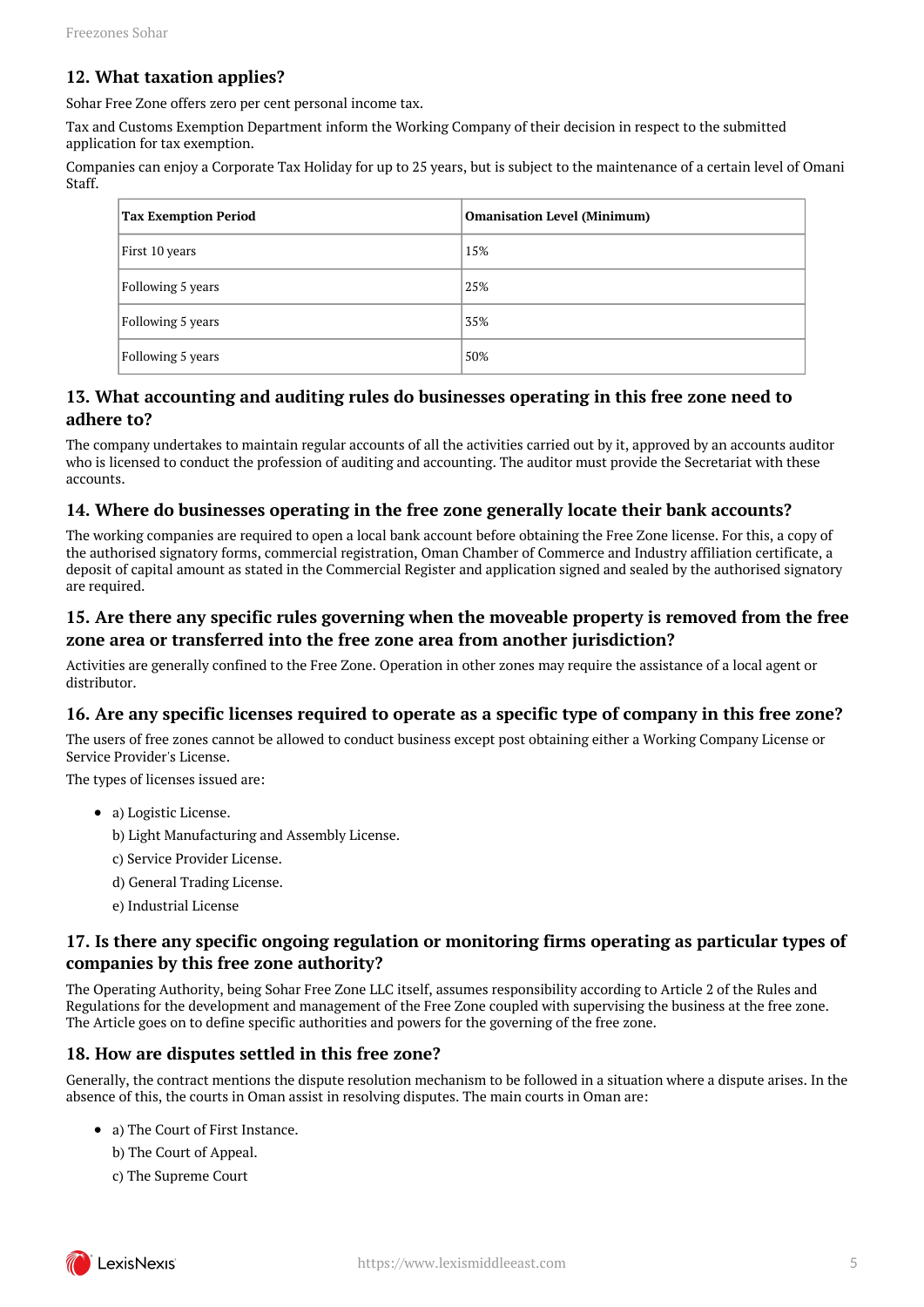Without prejudice to other laws, the Operating Authority has the power to impose penalties in certain situations and in extreme cases, may revoke or withdraw the license on the basis of fraud and cheating. A limitation period of 60 days is available to the relevant party to appeal the decision. (Article 46 of the Rules and Regulations).

#### <span id="page-5-0"></span>**19. How are disputes between onshore companies and companies in this free zone settled?**

Generally, the contract mentions the dispute resolution mechanism to be followed in a situation where a dispute arises. In the absence of this, the courts in Oman assist in resolving disputes. The main courts in Oman are:

- a) The Court of First Instance.
	- b) The Court of Appeal.
	- c) The Supreme Court

Without prejudice to other laws, the Operating Authority has the power to impose penalties in certain situations and in extreme cases, may revoke or withdraw the license on the basis of fraud and cheating. A limitation period of 60 days is available to the relevant party to appeal the decision. (Article 46 of the Rules and Regulations).

#### <span id="page-5-1"></span>**20. What are the main rights and duties of an employer and employee working in this free zone?**

Oman Sultani Decree No. 35/2003 issuing the Oman Labour Law provides a comprehensive framework for employment in Oman. For example, Article 27 of Oman Sultani Decree No. 35/2003 mentions certain duties of the employee related to working diligently under the supervision of the employer, to obey the employer's instructions as long as it is not inconsistent with contract and the laws, not disclose work secrets, not use tools of work outside of the workplace except on obtaining the approval of the employer etc. Additionally, according to Article 33, the employer must provide the employees with adequate access to medical facilities. Article 34 states the employer must provide all the employees with suitable means of transport, accommodation, meals, drinking water etc for practices specified by the Minister.

#### <span id="page-5-2"></span>**21. How are employment disputes between employers and employees working in this free zone settled?**

In addition to the Oman Labour Law, unless a separate mechanism has been agreed on in the employment contract, the labour dispute resolution is addressed before a designated body which is the Department for the Settlement of Labour Disputes at the Manpower Ministry.

#### <span id="page-5-3"></span>**22. What entry qualifications and permits are required for staff working in this free zone, and how are employees registered with the authorities?**

All Omani employee contract must be registered with the authorities. This is done via One Stop Shop within 15 Omani employees joining the company.

While employing expatriates, three mandatory processes must be completed:

- a) Clearance by the Manpower Ministry.
	- b) Issuing of an employment visa by the Immigration Department of the Royal Oman Police.
	- c) Issuing aresident's card by the Immigration Department of Royal Oman Police.

There are basically four types of work visas provided:

- a) Temporary Work Permit.
	- b) Express Visa.
	- c) Business Visit Visa.
	- d) Group Visa

#### <span id="page-5-4"></span>**23. How are staff working within this Free Zone registered with the authorities?**

All Omani employee contract must be registered with the authorities. This is done via One Stop Shop within 15 Omani employees joining the company.

While employing expatriates, three mandatory processes must be completed:

- a) Clearance by the Manpower Ministry.
	- b) Issuing of an employment visa by the Immigration Department of the Royal Oman Police.
	- c) Issuing aresident's card by the Immigration Department of Royal Oman Police.

There are basically four types of work visas provided:

a) Temporary Work Permit.

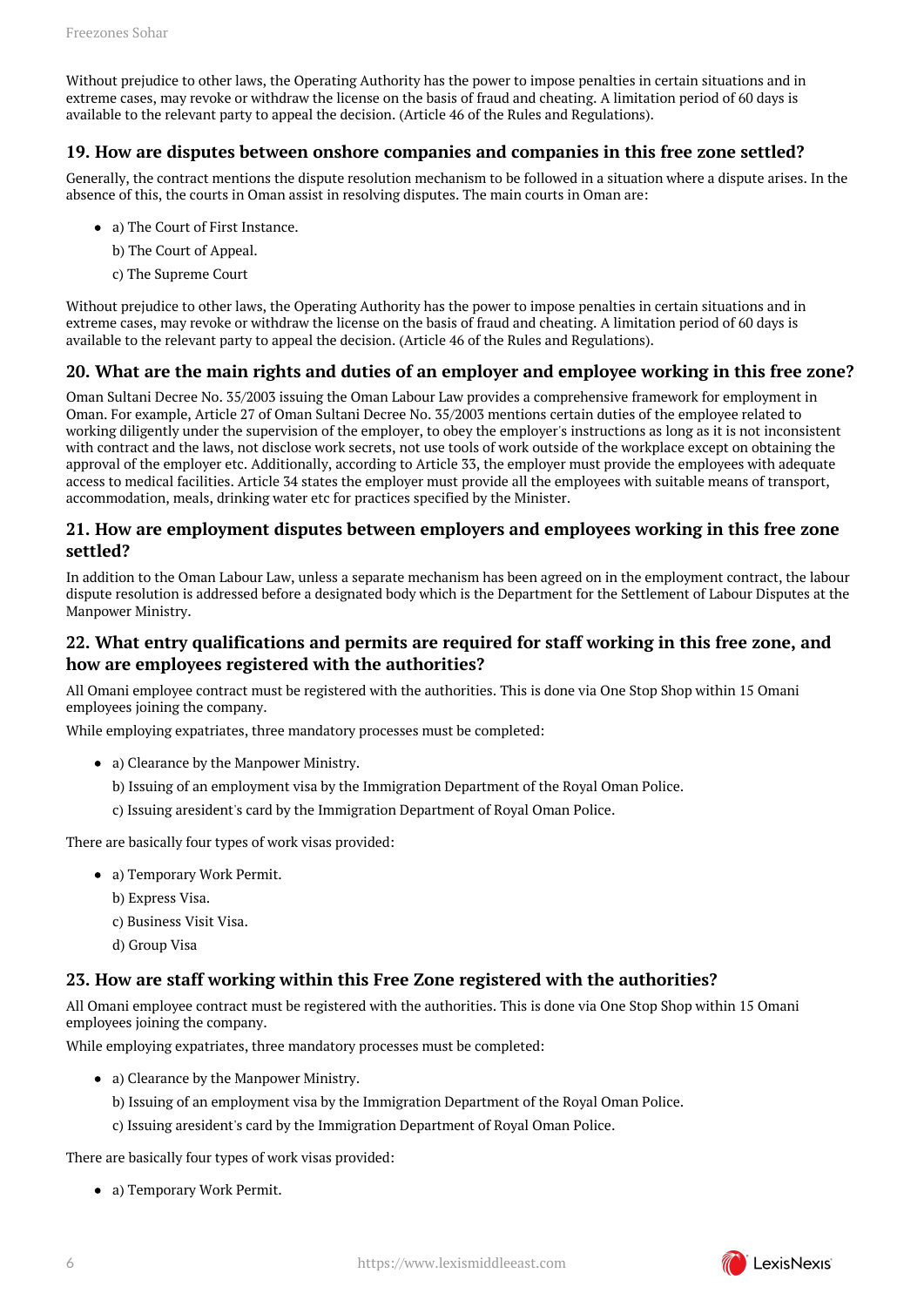- b) Express Visa.
- c) Business Visit Visa.
- d) Group Visa

Additionally, once the visa is issued, it is collected by the Sohar Free Zone representative and deposited at an entry point in Oman, post which a deposit slip is issued. A copy of both is then sent to the company.

#### <span id="page-6-0"></span>**24. What rules govern the remuneration and minimum benefits of staff working in this Free Zone?**

Oman Sultani Decree No. 35/2003 issuing the Oman Labour Law provides a comprehensive framework for employment in Oman and governs the remuneration and minimum benefits of staff working in this free zone.

#### <span id="page-6-1"></span>**25. What rules govern the working time and leave of staff working in this Free Zone?**

Oman Sultani Decree No. 35/2003 issuing the Oman Labour Law provides a comprehensive framework for employment in Oman and governs the leave and working time of staff working in this free zone.

#### <span id="page-6-2"></span>**26. What are the main features of a property lease in this free zone and what are the key restrictions when leasing a property?**

A Plot Application Form has to be completed and submitted for relevant clearances and this is essential as reference to it is made in the Land Lease Agreement which is a comprehensive document. All the commercial terms must be agreed on and adhered to. It is essential to get a pre-contract clearance depending on the activity which will be carried out on the premises. Definitive plot size and approval is done at this stage and the approval of the Plot Application is done. A final plot plan with technical details is given by the technical department of Sohar Free Zone. Finally, after the incorporation of the company, the Land Lease Agreement is signed.

#### <span id="page-6-3"></span>**27. Is it possible to apply for a building permit in this free zone? How is this done, and what steps are required?**

For the execution of a specific work in the common areas of the free zone, a construction permit is necessary. An application has to be submitted to Sohar Industrial Port Company. The application is checked within two weeks from the date of submission. At this stage, the tenant submits a preliminary construction execution plan. SIPC provides is input and comments on the existing pipeline system. The tenant must coordinate the additional requirements and conditions of adjacent plots who must agree to the construction. Written consent from them must be obtained. The tenant then finalises the construction execution plan which is checked by the SPIC for design and construction, post which a 'kick-off' meeting between the relevant parties is organised. Once all parties agree to the terms of the construction, the SIPC issues the Construction Permit.

#### <span id="page-6-4"></span>**28. What environmental requirements must construction companies building in this free zone consider, e.g. form of building, landscaping or building height?**

The Construction Permits are subject to certain terms and conditions. A Construction Permit for Work in or affecting the Common Areas requires several things to be kept in while planning the design for construction. The Permit Holder must mark the corners of the construction site with post dug firmly which extends to one metre above ground level. A machine may be used to dig around a distance of 0.50 metres from the existing Pipelines. When the construction is near these Pipelines, temporary barriers must be put within 25 metres. There are a number of delicate details which must be in kept in mind while constructing in this free zone, depending on the nature of construction, the activity to be carried out and relevant permissions needed.

#### <span id="page-6-5"></span>**29. What are the key restrictions when leasing a property in this Free Zone?**

Essentially, a company must be registered in this free zone to lease the property here. On meeting the prerequisites of incorporating a company in this zone and obtaining the permit/license, the company may apply for a Land Lease Agreement, although several clearances for this are handled before.

#### <span id="page-6-6"></span>**30. What are the rules governing the use of utilities in this free zone?**

Generally, One Stop Shop assists investors in obtaining and applying for all utilities. The Authority for Electricity Regulation provides tariffs throughout Oman. The water services in Sohar Free Zone is provided by Majis Industrial Services.

#### <span id="page-6-7"></span>**31. How do retail premises establish themselves in this Free Zone?**

There are no particular restrictions prohibiting retail establishments from operating in Sohar Free Zone. The same process would apply as for any other type of company incorporation.

#### <span id="page-6-8"></span>**32. Is it possible for hotels and retail establishments to operate in this free zone- how do they establish themselves?**

Yes, hotels and retail establishments can operate in this free zone. The establishment procedure is similar to that of any other company incorporation in Sohar Free Zone.

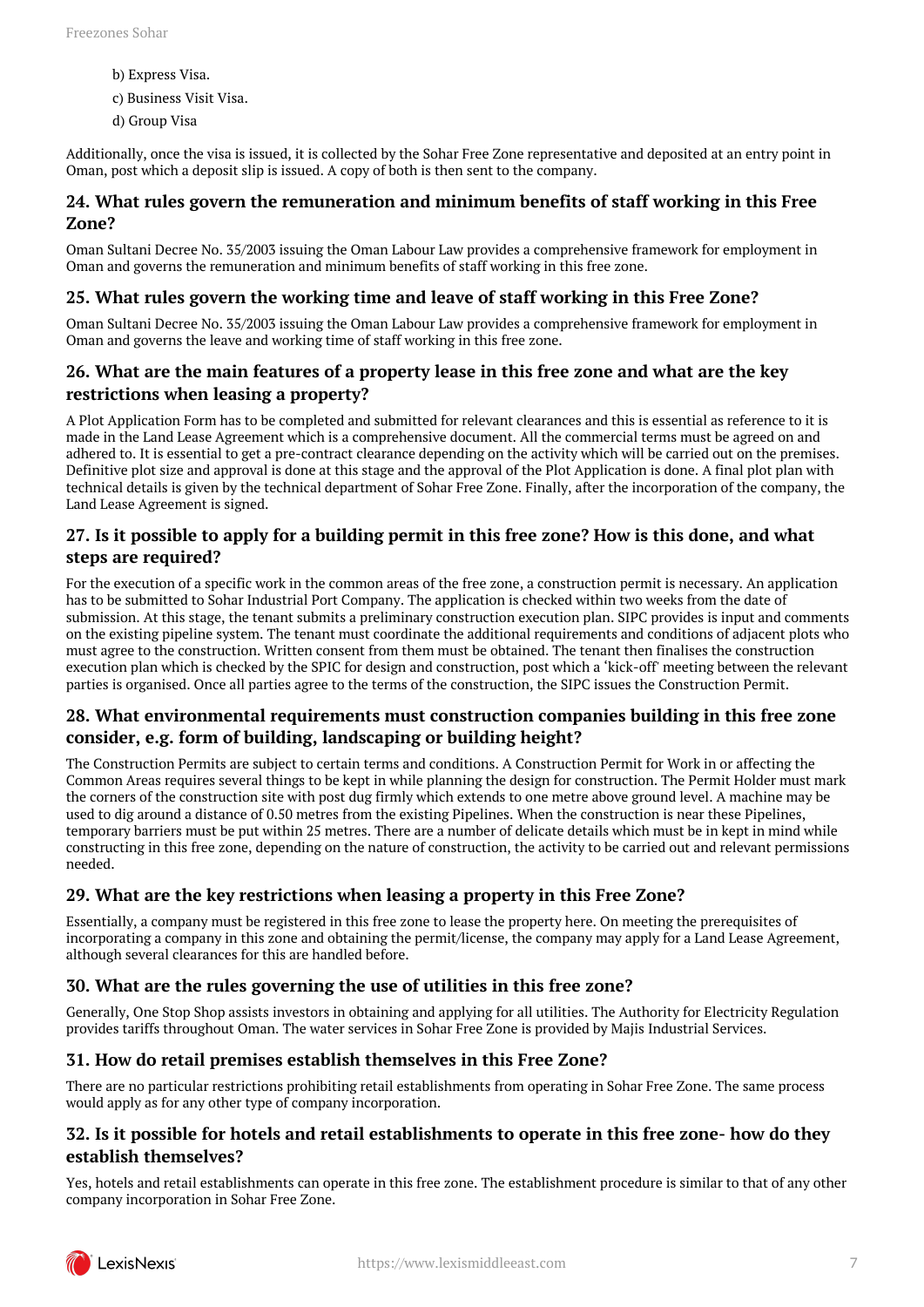Freezones Sohar

## <span id="page-7-0"></span>**Firm**



**STA Law Firm**